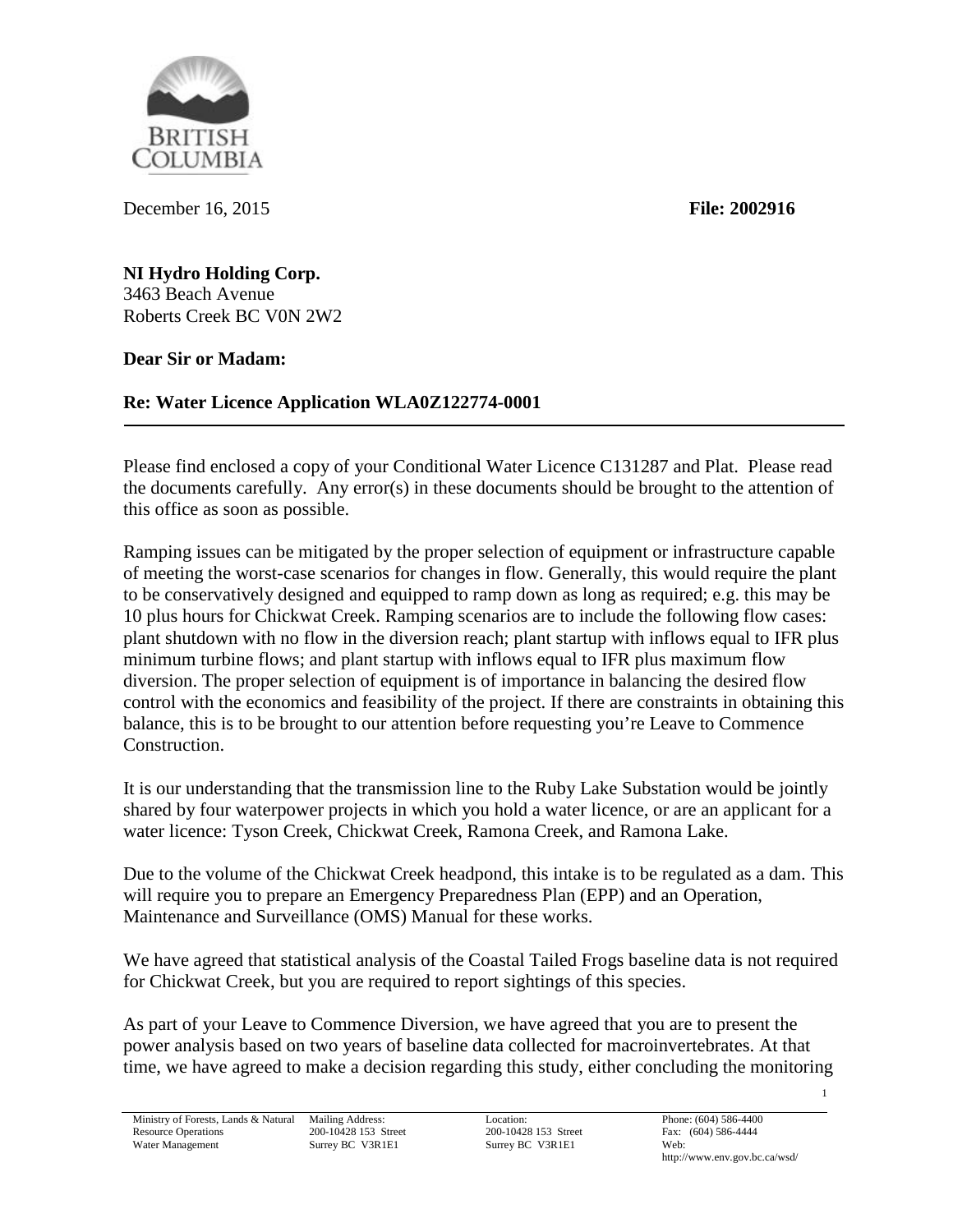of macroinvertebrates, or the inclusion of macroinvertebrates into the OEMP monitoring program.

In my October 23, 2015 email, in which I discussed acceptable losses of anadromous fish habitat, and required additional minimum flows in the diversion reach upstream of the powerhouse. After review, this resulted in your water licence containing an Adaptive Management Plan clause. The Adaptive Management Plan requires the assessment of four fish abundance metrics, in determining whether additional flow is required in the diversion reach. Your licence requires the Adaptive Management Plan to be in place (implemented) before you commence the first generation of power from the Chickwat Creek Powerhouse. We have agreed that the installation of an IFR Diversion Pump may be deferred until the Adaptive Management Plan requires minimum flows to be added to the diversion reach.

The Interim Operational Environmental Management Plan, to be submitted prior to a Leave to Commence Construction being issued, is to include the measures for the 4 metrics and associated monitoring plan for the collection of additional baseline date prior to the commissioning of the project, as well as for the operational monitoring. Before the issuance of the Leave to Commence Diversion, an updated Adaptive Management Plan should be submitted for acceptance; this plan should at least include the Abundance Action Thresholds for the actual measures for the 4 defined metrics.

As part of this water licence adjudication, I am approving the Chickwat Creek Adaptive Management Plan that you have provided.

Permission for crossing roads or lands under the jurisdiction of any Government Agency must be obtained from the agency concerned.

Please note the following:

- 1) Water licences do not authorize entry on privately owned land for the construction of works, or flooding. Permission of the affected landowner must be obtained or an easement expropriated. For your protection, permission should be in writing and registered with the appropriate Land Title Office.
- 2) Permission for installing works on lands or roadways which are under the jurisdiction of any government agency, must be obtained from the agency concerned.

Please contact FrontCounter BC to assist you with notifications and any applications required if:

- a) there is any change in your mailing address;
- b) you sell the land to which the licence is appurtenant;
- c) you propose to subdivide the land to which the licence is appurtenant; or
- d) you propose to alter the works authorized under the licence.